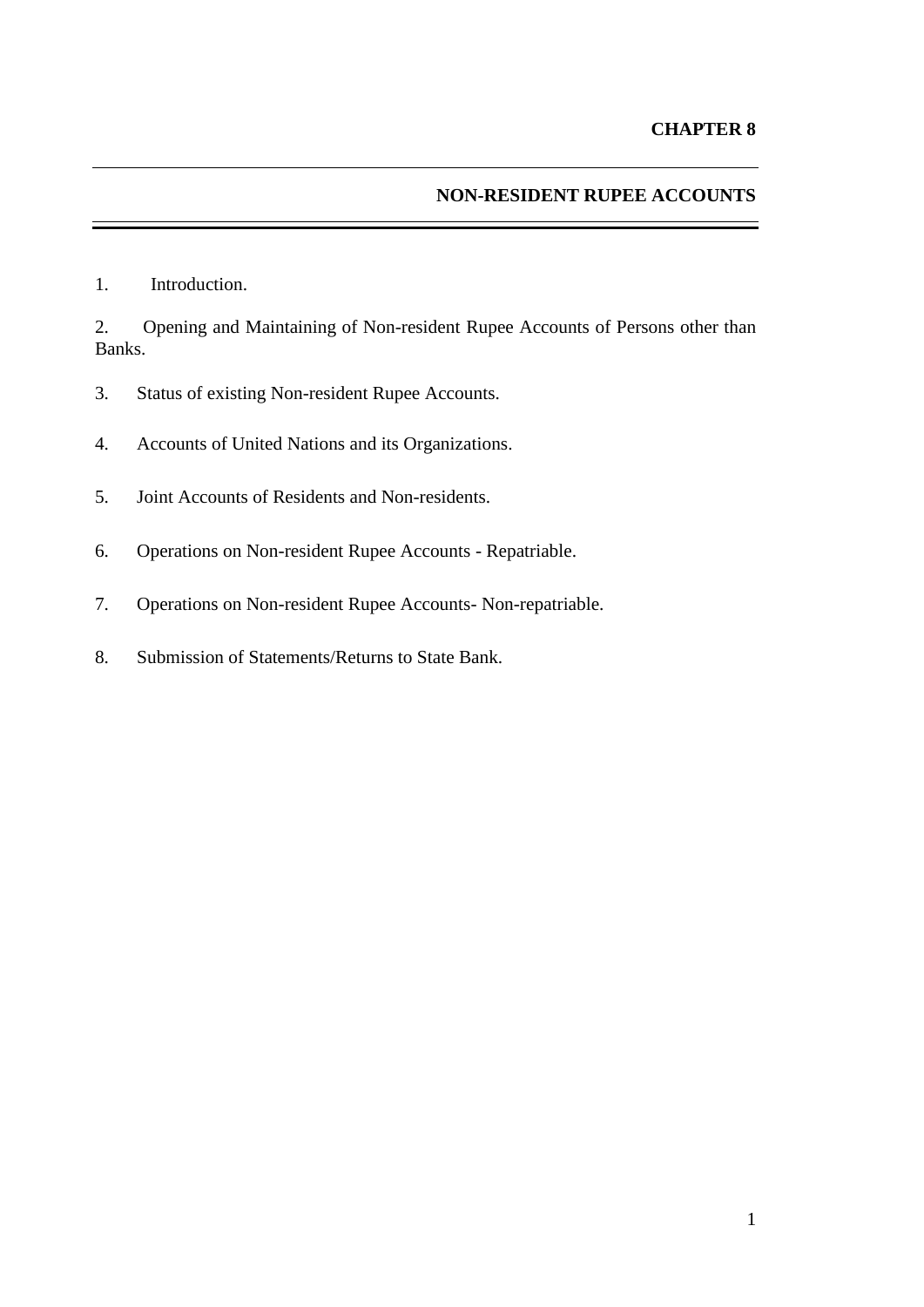## **CHAPTER 8**

## **NON-RESIDENT RUPEE ACCOUNTS**

#### **1. Introduction.**

Accounts of individuals, firms or companies resident outside Pakistan are designated as non-resident accounts. For the purpose of this chapter, a person shall be treated as nonresident if his/her period of stay in Pakistan during a calendar year is less than 183 days, in aggregate. This chapter sets out the regulations governing non-resident rupee accounts opened and maintained by the following individuals and entities other than banks:

- a) Overseas Pakistanis.
- b) Foreign nationals except those who have obtained work visa/permit to work in Pakistan.
- c) Firms, companies, etc. which are incorporated/registered outside Pakistan.

## **2. Opening and Maintaining of Non-resident Rupee Accounts of Persons other than Banks.**

- (i) Authorized Dealers may open and maintain the following two categories of non-resident rupee accounts of the individuals and entities mentioned in Para 1 above:
	- a) Non-resident Rupee Account-Repatriable (NRAR).
	- b) Non-resident Rupee Account-Non-repatriable (NRAN).
- (ii) These accounts may be opened by the Authorized Dealers without prior approval of the State Bank. In this respect, Authorized Dealers must follow their standard operating procedures for opening and maintaining of such accounts and ensure compliance of all applicable AML/CFT regulations/guidelines including identification of ultimate beneficial ownership and purpose of the account. Further, Authorized Dealers may also collect all documents related to account opening through their overseas branches, representative offices or banking subsidiaries abroad. In this respect, the Authorized Dealers should ensure that the account opening forms etc. and trained staff are available at aforesaid branches, representative offices or subsidiaries abroad. The overseas branch, representative office or banking subsidiary, after fulfilling account opening formalities, shall forward related documents to the head office/designated branch of the Authorized Dealer in Pakistan for further processing.
- (iii)Authorized Dealers shall distinctively mark these accounts in their books and maintain them in a separate ledger. Existing resident PKR accounts of Pakistanis and foreign nationals can be converted into non-resident rupee account – non-repatriable upon confirmation of their status as non-resident.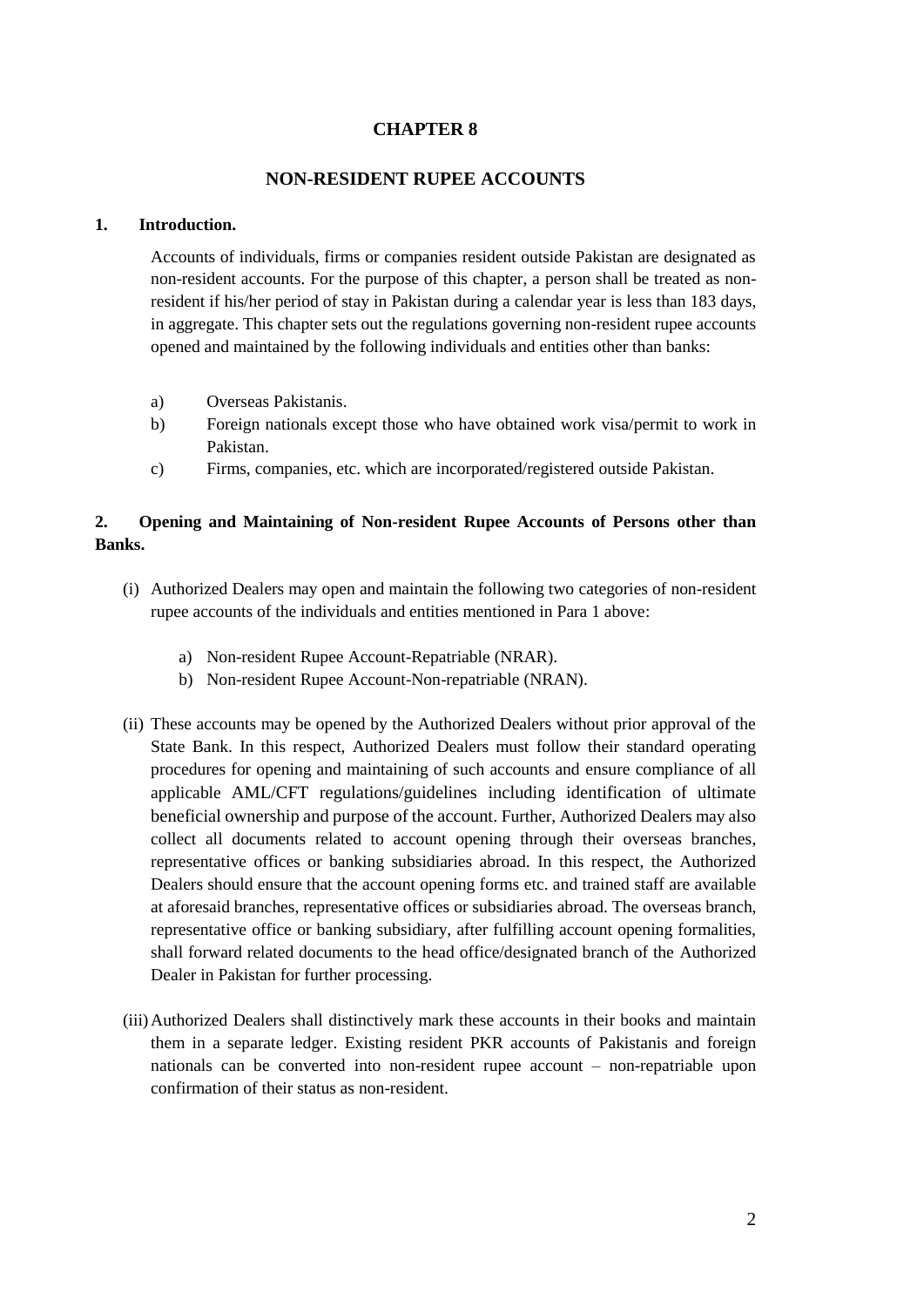#### **3. Status of existing Non-resident Rupee Accounts.**

Existing accounts of individuals and entities, as mentioned in Para 1 above, shall be treated as Non-resident Rupee Accounts- Non-repatriable. In this context, Authorized Dealers shall develop their systems to allow operations on such accounts as per the instructions contained in para 7 of this chapter.

## **4. Accounts of United Nations and its Organizations.**

In terms of Section 5 of Article-II of the Schedule appended to the United Nations (Privileges and Immunities) Act, 1948, the accounts of United Nations and its organizations are free from financial controls. Authorized Dealers should, therefore, treat such accounts maintained with them as "Resident Accounts".

## **5. Joint Accounts of Residents and Non-residents.**

There is no bar on non-resident foreign nationals/ non-resident Pakistanis on opening and maintaining non-resident rupee accounts-repatriable/non-repatriable jointly with residents. These accounts should, however, be treated as non-resident accounts irrespective of the fact whether the accounts are to be operated individually or jointly.

## **6. Operations on Non-resident Rupee Accounts –Repatriable.**

All operations of non-resident rupee accounts-repatriable shall be governed by the regulations set out below:

#### **i) General Instructions.**

- a) An initial deposit up to Rs. 5,000/- may be made in the account from domestic sources, if required.
- b) Authorized Dealer may issue cheque book, ATM/Debit card to the account holder. Further, supplementary ATM/Debit cards may also be issued in the name of family members of the account holder resident in Pakistan.
- c) In case debit cards are used outside Pakistan, settlement thereagainst shall be made by the Authorized Dealer through interbank.
- d) The account holder may give power of attorney to a person resident in Pakistan to operate the account.
- e) Authorized Dealers may allow operations of these accounts through digital banking which may include internet/mobile banking, etc.
- f) In case above account becomes dormant due to non-operation as per the existing regulations, it can be made operative by fulfilling usual formalities at domestic as well as overseas branch, representative office or banking subsidiary of the Authorized Dealer.
- g) Authorized Dealers will ensure ongoing monitoring of these accounts to mitigate ML/FT risk, as in case of resident account.

#### **ii) Credits to the Non-resident Rupee Accounts - Repatriable**

Non-resident rupee accounts - repatriable shall be fed with: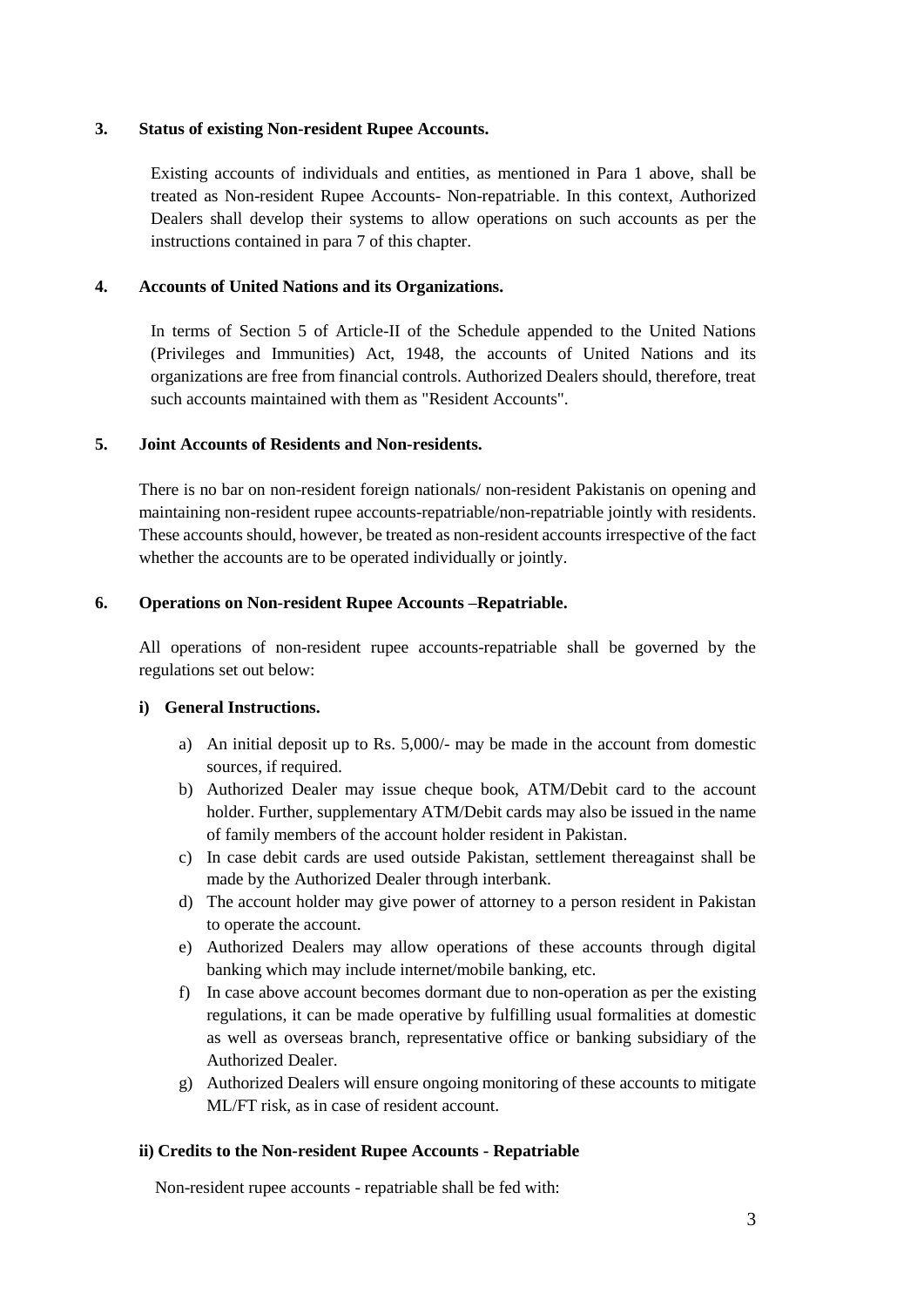- a) Remittances received from abroad through banking channel.
- b) Funds approved/allowed for remittance abroad either by State Bank or by the Authorized Dealers under general authority delegated, subject to applicable terms and conditions.
- c) Transfer of funds from other non-resident rupee account-repatriable with the same Authorized Dealer in Pakistan.
- d) Profit/interest accrued on the amount lying in the non-resident rupee accountrepatriable.
- e) Proceeds of Government of Pakistan's debt securities, term deposits and profit/interest on such securities/certificates received on account of investments made through non-resident rupee account-repatriable as mentioned at sub-para (iii) (f) below.
- f) Refund of amounts debited incorrectly or over-charged.

## **iii) Debits to the Non-resident Rupee Accounts - Repatriable**

Non-resident rupee accounts- repatriable can be debited for the following purposes:

- a) Any payment in PKR to the persons resident in Pakistan including utility bill payments, education fee, hospital, insurance premium, hotel bills, travel agent's payments etc. through any permissible mode.
- b) Settlement of import bills by non-resident importer against goods/services exported from Pakistan.
- c) Transfer of funds to other resident, non-resident rupee accounts- non-repatriable with any Authorized Dealer in Pakistan.
- d) Transfer of funds to other non-resident rupee accounts- repatriable with the same Authorized Dealer in Pakistan.
- e) Remittances and payments outside Pakistan to the extent of balances available in the account.
- f) Investments in Governments of Pakistan's debt securities (T-bills, PIBs, Sukuk and any other registered debt security), term deposit/remunerative account with the same bank provided such investment shall be made by the Authorized Dealers through the special instructions received from the account holder in this behalf.
- g) Debits in lieu of applicable government taxes/duties etc. bank charges and reversal of any incorrect/wrong credit entry.

## **7. Operations on Non-resident Rupee Accounts –Non-repatriable.**

All operations of non-resident rupee accounts- non-repatriable shall be governed by the regulations set out below:

- a) Authorized Dealer may issue cheque book, ATM/Debit card to the account holder. Further, supplementary ATM/Debit cards may also be issued in the name of family members of the account holder resident in Pakistan.
- b) Funds available in these accounts shall be treated as non-repatriable and can only be used for making payments/withdrawals etc. in Pakistan only.
- c) Authorized Dealers may allow all legitimate debit and credit transactions in these accounts as are permissible to a resident PKR accounts. However, the funds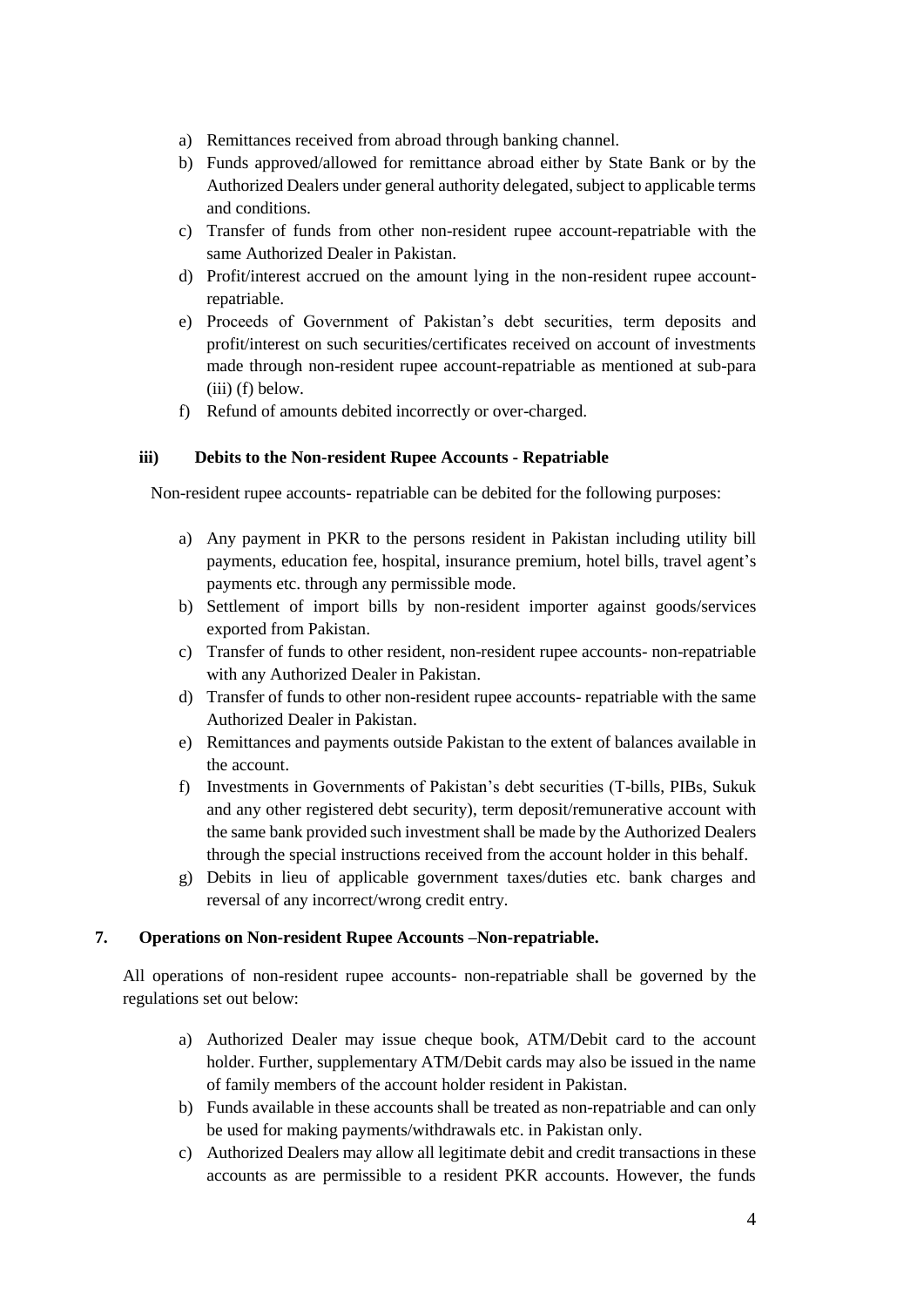available in these accounts cannot be used abroad through ATM/Debit cards or other Alternative Delivery Channels.

- d) Authorized Dealers may extend loan facilities for local consumption to these account holders, subject to compliance with applicable prudential regulations.
- e) The account holder may give power of attorney to a person resident in Pakistan to operate the account.
- f) Authorized Dealers may allow operations of these accounts through digital banking which may include internet/mobile banking, etc.
- g) In case above account becomes dormant due to non-operation as per the existing regulations, it can be made operative by fulfilling usual formalities at domestic as well as overseas branch, representative office or banking subsidiary of the Authorized Dealer.
- h) Authorized Dealers will ensure ongoing monitoring of these accounts to mitigate ML/FT risk, as in case of resident account.

## **8. Submission of Statements/Returns to State Bank.**

i) Authorized Dealers shall submit a consolidated monthly statement showing debit and credit transactions executed from these accounts through their head/principle office by  $7<sup>th</sup>$ of the ensuing month for each reference month to Statistics & Data Warehouse Department of the State Bank on the Annexure-I & Annexure-II.

ii) Authorized Dealers shall ensure proper reporting of the transactions conducted from these accounts in their monthly foreign exchange returns through ITRS and maintain complete record including underlying documents for SBP inspection.

\*\*\*\*\*\*\*\*\*\*\*\*\*